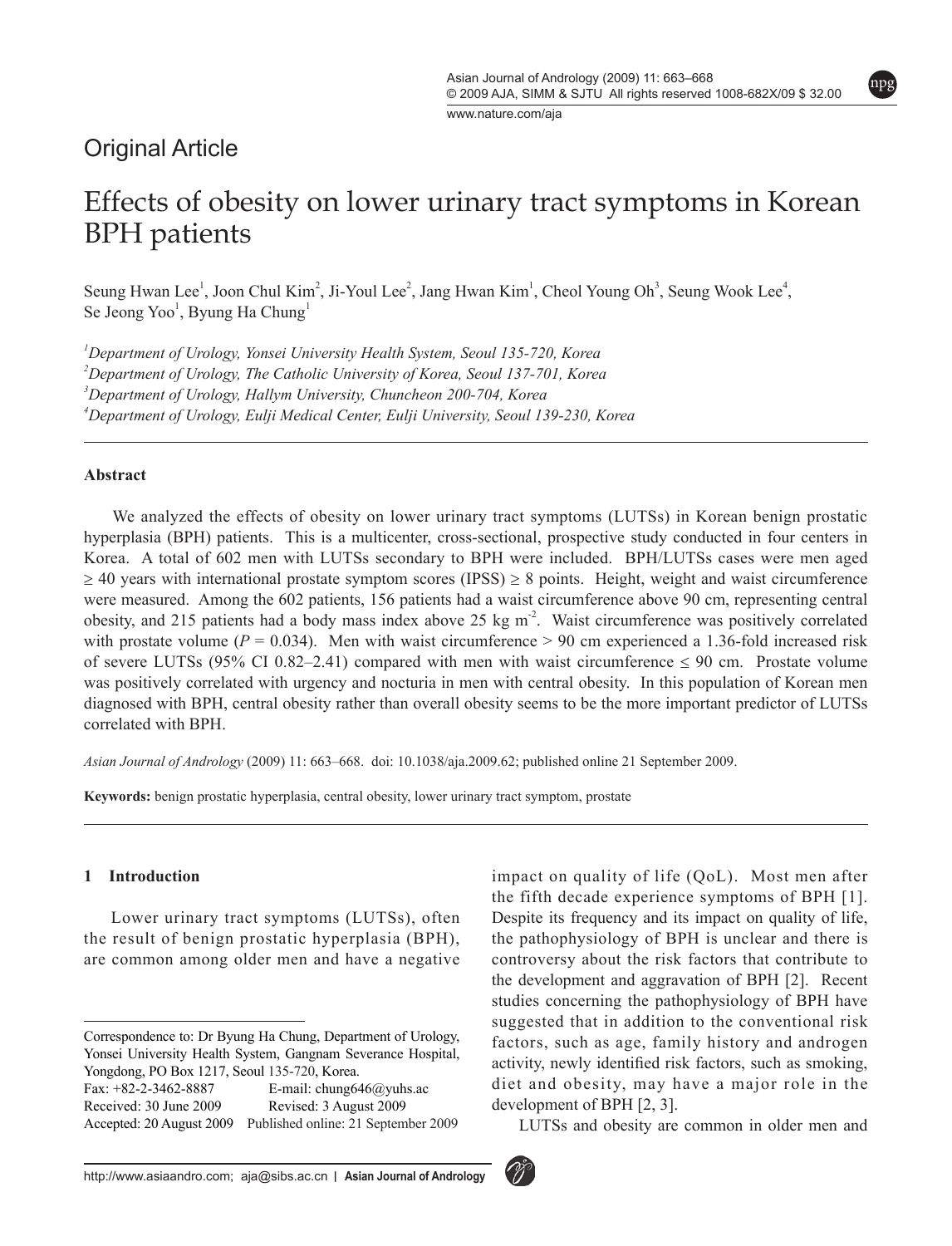may greatly affect their QoL. Positive associations between anthropometric measures of obesity and LUTSs were observed in one cohort study, but not in another [4, 5]. In addition, on the basis of the observation in a clinic-based study of 158 patients that an enlarged prostate is more often diagnosed in men who have components of a metabolic syndrome, such as insulin-dependent diabetes mellitus (DM), hypertension requiring treatment, low high-density lipoprotein–cholesterol levels, high fasting insulin levels and obesity, Hammarsten *et al*. [6]suggested that the development of an enlarged prostate might be the result of perturbations in insulin control and other aspects of the metabolic syndrome.

The Korean National Health and Nutrition Surveys reported an increase in prevalence of obesity in South Korea from 1995 to 2001, and an age-related increase in prevalence of obesity in Korean adults, in 2001 [7]. The prevalence of clinical BPH was reported to be from 10.6% to 31% in men over 50 years of age, with an agerelated increase seen in South Korea [8, 9]. However, there is insufficient data on risk factors for prostatic hyperplasia, especially the role of obesity in Korean men. In this cross-sectional study, we investigated the relationship of obesity with clinical markers of LUTSs in men aged 40 years or more among BPH/LUTS patients.

#### **2 Materials and methods**

# *2.1 Study design*

664 npg

> This was a multicenter, prospective, cross-sectional study conducted in four urology centers in Korea from July 2007 to May 2008 through a questionnaire survey and laboratory findings at first visit. Before initiating this study, approval was granted from the local institutional review board, and patients provided informed consent.

> Eligible patients with BPH/LUTSs attending a urology clinic for the first time were enrolled. There were no preinclusion or washout periods. Only one visit was planned. The symptoms of BPH were collected through the routine evaluation of BPH using transrectal ultrasound of the prostate, uroflowmetry, International Prostate Symptom Score (IPSS), urine analysis and prostate-specific antigen (PSA) determinations. Height, weight and waist circumference were measured in all enrolled patients. At the initial visit, the following variables were also recorded: the patient's demographic

data (patient's initials, age), vital signs (blood pressure, pulse), reasons for consultation, duration of symptoms, medical history of hypertension or DM, medical treatment prescribed (if any) and dosage prescribed. The body mass index (BMI) of each patient was calculated as the body weight in kilograms divided by the square of the height in meters.

# *2.2 Patients*

In total, 602 BPH patients with LUTSs (IPSS  $\geq$  8 points) and aged  $\geq$  40 yrs were included in this prospective study. The exclusion criteria of this study included the use of medications affecting prostate growth and erectile function such as antiandrogens and  $5-\alpha$ -reductase inhibitors. Patients were also excluded from this trial if they had neurogenic bladder dysfunction, confirmed prostate cancer, acute or chronic urinary retention status, acute or chronic prostatitis within the previous 3 months, serum PSA levels in excess of 10 ng  $mL^{-1}$ , a history of recurrent urinary tract infection or bladder stones and previous TURP (transurethral resection of the prostate) or other surgical intervention related to BPH. The subjects were divided into three groups according to BMI: normal  $(< 22.9 \text{ kg m}^2)$ , overweight  $(23-24.9 \text{ kg m}^2)$  and obese ( $\geq$  25 kg m<sup>-2</sup>). They were also categorized into two groups by waist circumference: normal waist (≤ 90 cm) and central obesity (> 90 cm). Classification of the subgroups was based on the Asia–Pacific obesity criteria [10].

# *2.3 Statistical analysis*

All analyses were conducted with SAS statistical software, version 8.2 (SAS Institute, Cary, NC, USA). After performing a covariate analysis of variance for adjusting for age, the significance of differences in prostate volume, PSA concentration, IPSS and Qmax among the groups based on BMI was examined using ANOVA (analysis of variance) with Scheffe's *post hoc*  test and among groups based on waist circumference using unpaired *t*-test. The  $\chi^2$ -test was used to determine the statistical significance of differences in DM and hypertension between groups. As the data for PSA concentration, prostate volume, residual volume and  $Q<sub>max</sub>$  were not normally distributed, we examined the data after logarithmic transformation. After adjusting for age, we used linear regression to examine the association between metabolic components and prostate volume. Multivariate logistic regression analyses was

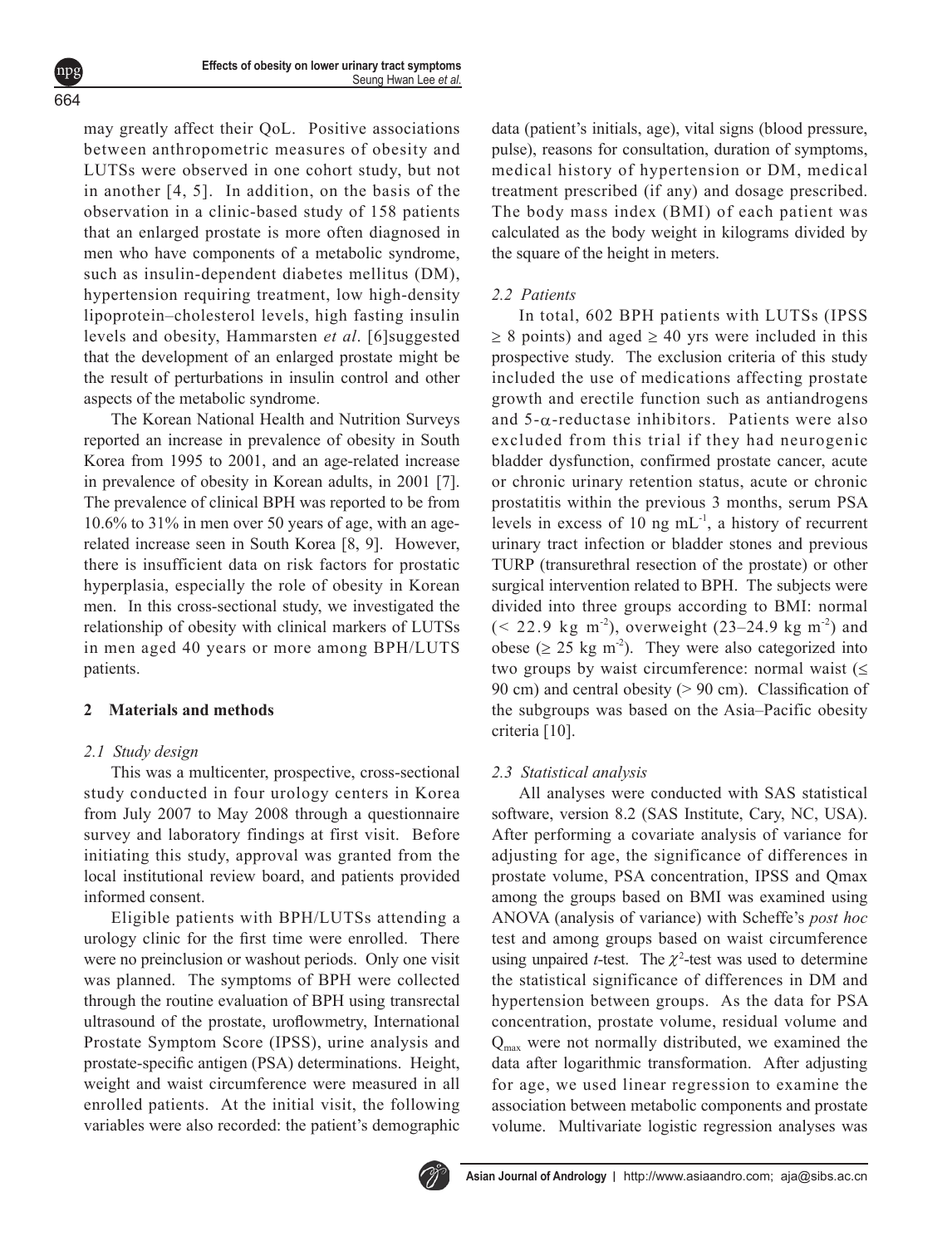|                                        | Waist circumference | Waist circumference | BMI < 22.9 kg m <sup>-2</sup> | BMI 23-24.9 kg m <sup>-2</sup> BMI $\geq$ 25 kg m <sup>-2</sup> |                 |
|----------------------------------------|---------------------|---------------------|-------------------------------|-----------------------------------------------------------------|-----------------|
|                                        | $\leq 90$ cm        | $> 90$ cm           | normal                        | overweight                                                      | obese           |
| Number                                 | 446                 | 156                 | 209                           | 178                                                             | 215             |
| Prostate volume $(cm3)$                | $31.6 \pm 11.4$     | $34.7 \pm 14.2^*$   | $31.4 \pm 11.0$               | $32.5 \pm 11.5$                                                 | $33.4 \pm 13.8$ |
| $PSA$ (ng mL <sup>-1</sup> )           | $1.96 \pm 1.94$     | $1.73 \pm 1.51*$    | $1.61 \pm 1.20$               | $1.79 \pm 1.31$                                                 | $1.82 \pm 1.32$ |
| IPSS (total score)                     | $16.8 \pm 6.9$      | $17.4 \pm 6.3$      | $17.2 \pm 7.6$                | $16.7 \pm 6.2$                                                  | $16.9 \pm 7.0$  |
| $Q_{\text{max}}$ (mL s <sup>-1</sup> ) | $16.7 \pm 8.0$      | $12.1 \pm 4.9$      | $21.7 \pm 8.5$                | $11.8 \pm 6.4$                                                  | $12.8 \pm 9.5$  |
| DM $(\% )$                             |                     |                     |                               |                                                                 |                 |
| Yes                                    | 15.7                | $26.3^{\circ}$      | 18.2                          | 16.3                                                            | 20.5            |
| No                                     | 84.3                | 73.7                | 81.8                          | 83.7                                                            | 79.5            |
| $HTN$ $(\% )$                          |                     |                     |                               |                                                                 |                 |
| Yes                                    | 33.0                | $50.0^{\circ}$      | $29.2^{\circ}$                | $35.4^{\circ}$                                                  | $46.5^{\circ}$  |
| N <sub>0</sub>                         | 67.0                | 50.0                | 70.8                          | 64.6                                                            | 53.5            |

Table 1. Age-adjusted demographic characteristics of the study subjects according to waist circumference and BMI.

Abbreviations: BMI, body mass index; PSA, prostate-specific antigen; IPSS, International Prostate Symptom Score; DM, diabetes mellitus.

The values for prostate volume, PSA, IPSS, QoL and  $Q_{\text{max}}$  are expressed as means  $\pm$  SD.  $\degree$ P < 0.05 by unpaired *t*-test, compaired with the group of waist circumference  $\leq 90$  cm;  $P \leq 0.05$  among three groups by  $\chi^2$ -test.

used for risk factors of severe LUTSs, adjusting for age, prostate volume and PSA. *P* < 0.05 was considered to be statistically significant.

#### **3 Results**

The overall mean prostate volume was  $33.1 \pm 7.6$  cm<sup>3</sup> (range  $20.0-98.0$  cm<sup>3</sup>). Among the  $602$  patients,  $156$ patients had a waist circumference above 90 cm, representing central obesity, and 215 patients had a BMI above 25 kg  $m<sup>2</sup>$ . Mean prostate volume was 31.6  $\pm$  11.4 and 34.7  $\pm$  14.2 cm<sup>3</sup> in the  $\leq$  90 and > 90 cm waist groups, respectively, and  $31.4 \pm 11.0$ ,  $32.5 \pm 11.5$  and  $33.4 \pm 13.8$  cm<sup>3</sup> in the normal, overweight and obese groups, respectively. After adjusting for age, men with an obese waist circumference had a greater median prostate volume  $(P = 0.021)$  (Table 1). Moreover, in the regression analyses after adjusting for age, waist circumference was positively correlated with prostate volume (*P* = 0.034) (Table 2).

An obese waist circumference was statistically associated with DM and hypertension; however, BMI was correlated only with hypertension (Table 1). Men with waist circumference  $> 90$  cm had significantly lower PSA levels compared with men with waist circumference  $\leq 90$  cm ( $P = 0.04$ ).

The odds ratios of severe LUTSs (IPSS  $\geq$  19) in relation to BMI, waist circumference, presence of diabetes and hypertension are summarized in Table 3. Men with waist circumference > 90 cm experienced a

1.36-fold increased risk of severe LUTSs (95% CI 0.82 –2.41) compared with men with waist circumference  $\leq 90$  cm. Men with diabetes experienced a 1.53-fold increased risk of severe LUTSs (95% CI 0.60–2.33) compared with men without diabetes.

Table 4 indicates that the larger the prostate volume,

Table 2. Linear regression analyses evaluating factors correlated with prostate volume.

|                                       | Coefficient | P-value |
|---------------------------------------|-------------|---------|
| BMI $(\text{kg m}^{-2})^a$            | 0.120       | 0.687   |
| Waist circumference (cm) <sup>a</sup> | 0.277       | 0.034   |
| DM <sup>b</sup>                       | 0.736       | 0.597   |
| Hypertension <sup>b</sup>             | 0.201       | 0.861   |
| $\alpha$ and $\alpha$                 | .           |         |

a Component is continuous variable;

<sup>b</sup>Component is absent or present.

Table 3. Odds ratio of severe LUTSs according to metabolic markers.

|                          | $P$ -value | $OR^a$ (95% CI)     |
|--------------------------|------------|---------------------|
| BMI $(kg \, \text{m}^2)$ |            |                     |
| $<$ 22.9 (normal)        |            | $[1]$ (Reference)   |
| $23 - 24.9$ (overweight) | 0.15       | $1.17(0.65 - 2.03)$ |
| $\geq$ 25 (obese)        | 0.09       | $1.19(0.62 - 2.21)$ |
| Waist circumference (cm) |            |                     |
| ${}_{< 90}$              |            | $[1]$ (Reference)   |
| > 90                     | 0.04       | $1.36(0.82 - 2.41)$ |

Abbreviations: CI, confidence interval; LUTS, lower urinary tract symptom.

a Odds ratio adjusted for age, prostate volume and PSA.Severe LUTS is defined as  $IPSS \geq 19$ .

665 npg

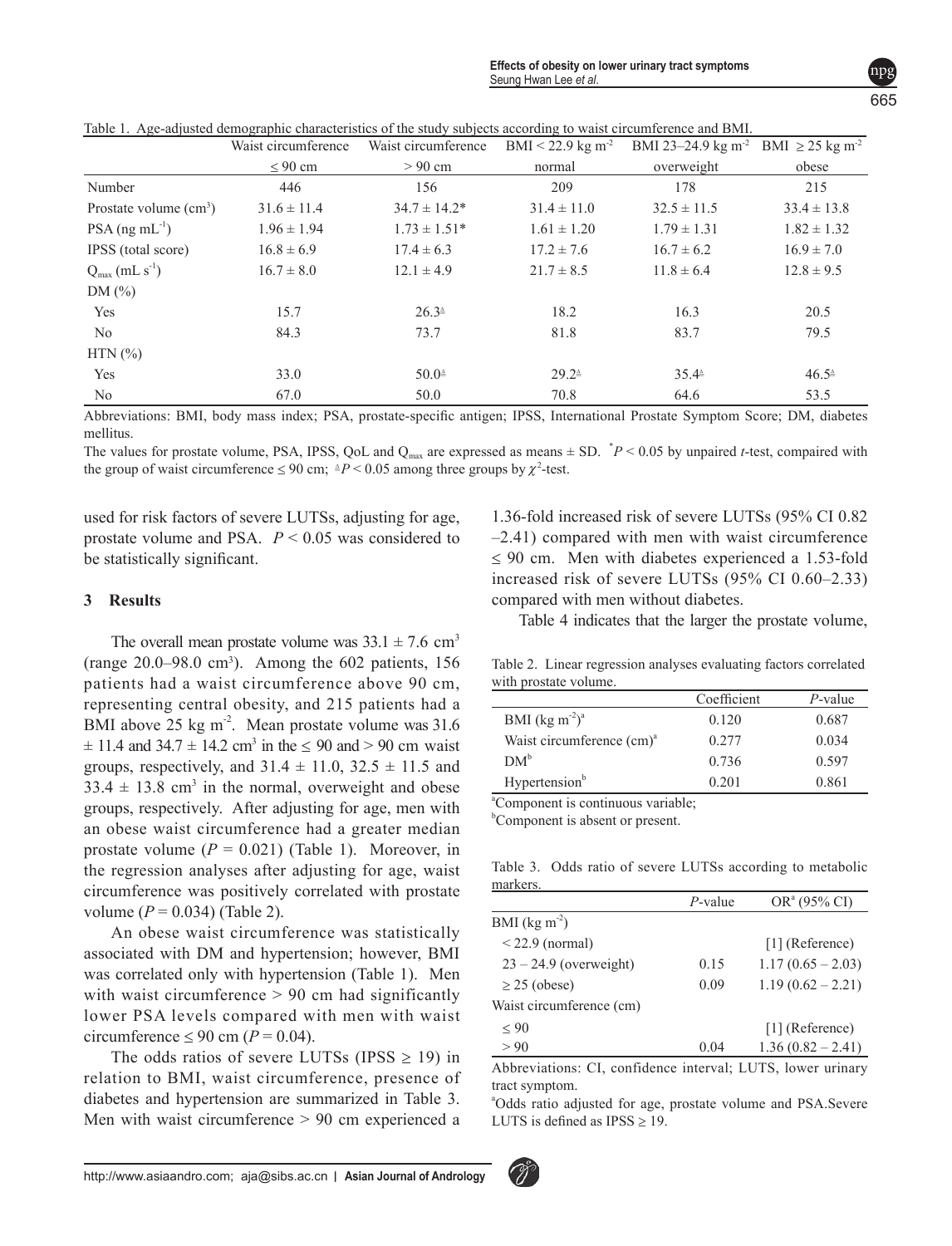|                      | Prostate volume                              |                                              |                |                                              |            |  |  |
|----------------------|----------------------------------------------|----------------------------------------------|----------------|----------------------------------------------|------------|--|--|
|                      | Waist circumferences (cm)                    |                                              | BMI $(kg m-2)$ |                                              |            |  |  |
|                      | $\leq 90$                                    | > 90                                         | < 22.9         | $23 - 24.9$                                  | $\geq$ 25  |  |  |
| IPSS (total)         | 0.07961                                      | $0.24726^{\circ}$                            | $-0.03453$     | $0.19973$ <sup><math>\triangleq</math></sup> | 0.06521    |  |  |
| Obstructive symptoms |                                              |                                              |                |                                              |            |  |  |
| Incomplete emptying  | $0.23202$ <sup><math>\triangleq</math></sup> | $0.32384^{\circ}$                            | 0.02844        | 0.05966                                      | $-0.02948$ |  |  |
| Straining            | $-0.01139$                                   | 0.01932                                      | $-0.04012$     | 0.04327                                      | 0.03869    |  |  |
| Weak stream          | 0.00384                                      | 0.07499                                      | $-0.02941$     | 0.03082                                      | 0.01203    |  |  |
| Intermittency        | 0.07556                                      | 0.11742                                      | 0.05143        | $-0.00268$                                   | 0.09955    |  |  |
| Irritative symptoms  |                                              |                                              |                |                                              |            |  |  |
| Urgency              | 0.08094                                      | 0.28132                                      | $-0.01035$     | $0.20325^{\circ}$                            | 0.03229    |  |  |
| Frequency            | 0.10032                                      | 0.13810                                      | 0.03812        | 0.12034                                      | 0.10753    |  |  |
| Nocturia             | 0.12486                                      | $0.20127$ <sup><math>\triangleq</math></sup> | 0.08133        | 0.11019                                      | 0.06522    |  |  |

Table 4. Partial Pearson correlation analyses. Distribution of individual symptoms according to waist circumferences and BMI.

Abbreviations: BMI, body mass index; IPSS, International Prostate Symptom Score. All values shown are partial correlation coefficient adjusted by age.

the higher the BPH/LUTS severity scores, especially in men with waist circumference  $> 90$  cm ( $P = 0.02$ ). In these patients, prostate volume was positively correlated with urgency and nocturia among irritative symptoms and with incomplete emptying among obstructive symptoms after adjustment for age  $(P < 0.05)$ .

# **4 Discussion**

Our data showed that prostate volume was positively correlated with central obesity, as represented by waist circumference, but not with BMI, representing overall obesity. However, it is known that obesity and BMI are significantly associated with the risk of BPH and with prostate volume [11]. In an American case–control study of black men, Sarma *et al*. [12] reported that BMI was directly associated with prostate volume. The positive associations described between BMI and prostate volume, however, have not been consistently observed across studies. There was no association between BMI and BPH in a Greek study [13]. In a Chinese study, there was no relationship with BMI, but a direct association was observed with the waist/ hip ratio [14]. In another study, body surface area positively correlated with prostate volume, whereas BMI did not [15]. Lee *et al*. [16] found that centrally obese men had lower testosterone concentrations and greater prostate volume. Obesity raises estrogen levels, as well as free and total estradiol concentrations while lowering free and total testosterone and serum globulin-binding protein levels [17]. Greater estrogen levels in the environment of age-induced and obesityinduced lower testosterone levels may affect prostate cell growth. Especially, abdominal obesity increases the estrogen to androgen ratio and may increase sympathetic nervous activity, both known to influence the development of BPH and the severity of LUTSs [4, 18]. One more pathway that explains the increased risk for BPH in centrally obese men is the linkage of the quality of venous drainage to BPH [19]. Gat *et al*. [19] observed that BPH developed because of an impairment of the testicular venous drainage system in the erect posture. They found that in BPH patients, the one-way valves in the vertically oriented internal spermatic veins are destroyed (clinically manifested as varicocele), causing elevated hydrostatic pressure, some sixfold greater than normal, in the venous drainage of the male reproductive system. Furthermore, in the centrally obese men, big abdominal mass just above the testicular venous system may affect the prostate. However, in the current study, we did not have data about the testicular drainage system. The causal relation between the central obesity and the prostate volume requires further study.

In our study, serum PSA level was associated with waist circumference but not with BMI. Serum PSA levels may be affected by many factors, such as, age, prostate volume and obesity. Recently, several studies have found a greater BMI to be linked with lower PSA levels [18, 20–21]. In contrast, Ochiai *et al*. [22] reported that the anthropometric parameters were not directly associated with the PSA levels. Even though obesity is

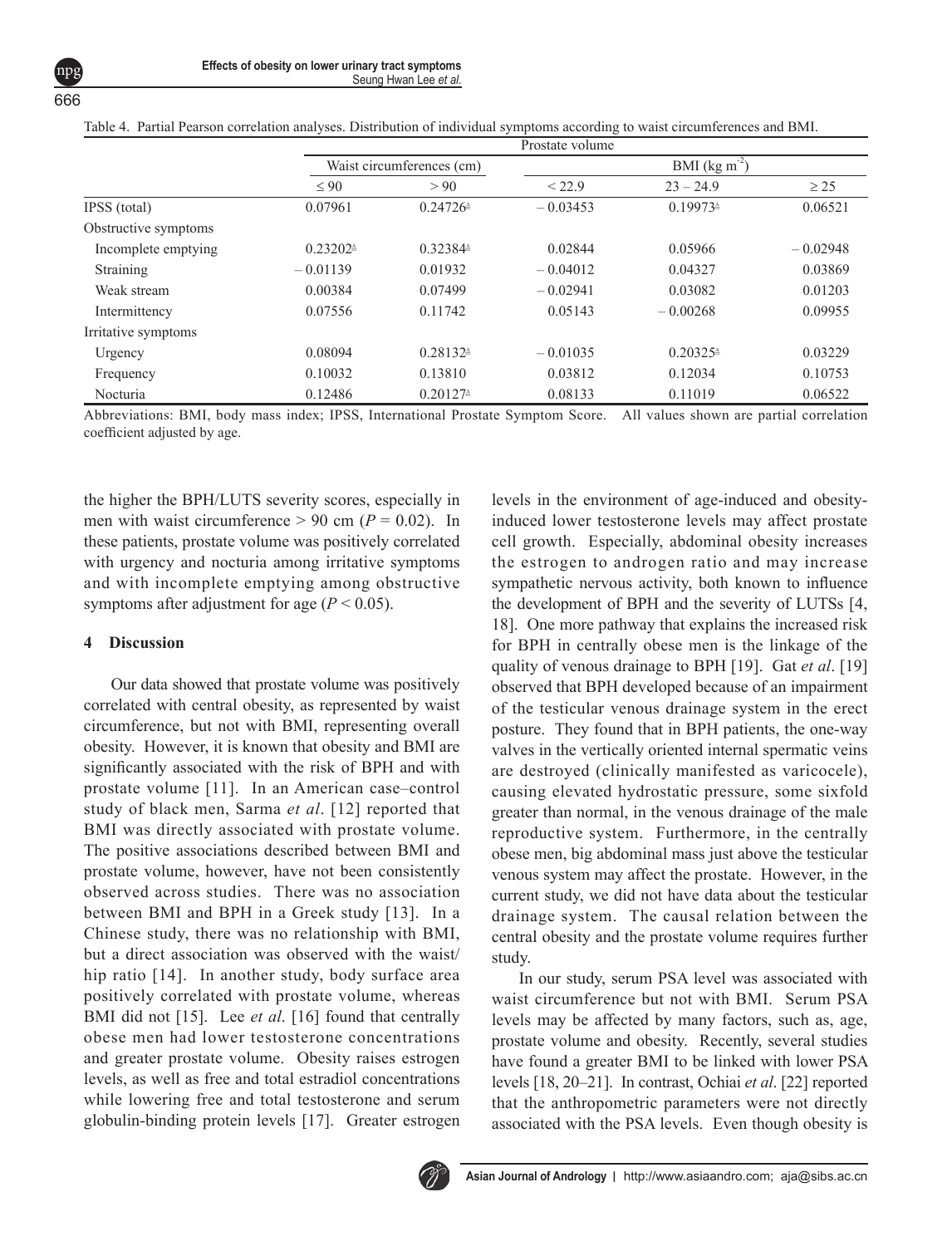a major anthropometric factor in metabolic syndrome, complex interrelationships exist among individual anthropometric parameters partly because of their associations with obesity. Kristal *et al*. [21]reported that PSA levels were  $\sim 0.2 - 0.4$  ng ml<sup>-1</sup> lower among individuals who were obese but otherwise healthy as compared with non-obese; however, unfortunately, the magnitude of the correlation between serum PSA levels and the presence of each metabolic component still remains unclear. Given that the prevalence of obesity and metabolic syndrome are increasing worldwide and that the world population is aging, the effect of obesity and related anthropometric factors on altered PSA levels warrant further clarification. In the Olmsted county study, Burke *et al*. [23] observed that diabetic men had a significantly greater AUASI (the American Urological Association Symptom Index) score and a lower peak urinary flow rate compared with those without diabetes. However, no significant difference was found in changes in prostatic volume, suggesting that the presence of diabetes may be more closely associated with the dynamic components of lower urinary tract function than with BPH progression. Another report showed that the incidence of nocturia increased with increasing BMI [24]. In our study, we observed that the irritative symptoms, such as nocturia and urgency, increased with the increases of prostate volume in men with waist circumference  $> 90$  cm. The mechanisms underlying the association between obesity and nocturia are as yet unknown. Obesity could cause nocturia by increased urine production or by increased voiding frequency. Obese men may have increased nocturnal production of urine as a result of increased fluid intake before bedtime, or centrally obese men can have an increased intra abdominal pressure, and therefore, cause nocturia. Obesity may also increase the risk of nocturia by causing BPH [25].

Limitations affecting our current findings must be considered. First, our study is cross-sectional, a method that might not allow definitive conclusions about causal links between the severity of LUTSs and the investigated variables. Second, the patients in this study had IPSS  $\geq 8$  points. Exclusion of men with IPSS < 8 may have increased the sensitivity to detect associations of obesity with LUTSs. Third, our study was limited by relying on the self-reported diagnosis of hypertension or DM. Therefore, we could not assess exact duration of concomitant diseases as well as medications taken for each subject because of lack of relevant information. Finally, our study did not include all demographic variables. As other sociodemographic and health status variables, such as marital status, socioeconomic variables and work situation, might affect urinary symptoms, additional studies including these variables are needed.

In conclusion, this study provides evidence that central obesity rather than overall obesity seems to be the more important predictor of LUTSs correlated with BPH.

#### **Acknowledgment**

This study was sponsored by Pfizer Korea Ltd.

#### **References**

- 1 Isaacs JT, Coffey DS. Etiology and disease process of benign prostatic hyperplasia. Prostate 1989; 2: 33–50.
- 2 Nandeesha H. Benign prostatic hyperplasia: dietary and metabolic risk factors. Int Urol Nephrol 2008; 40: 649–56.
- 3 Suzuki S, Platz EA, Kawachi I, Willett WC, Giovannucci E. Intakes of energy and macronutrients and the risk of benign prostatic hyperplasia. Am J Clin Nutr 2002; 75: 685–97.
- 4 Giovannucci E, Rimm EB, Chute CG, Kawachi I, Colditz GA, *et al*. Obesity and benign prostatic hyperplasia. Am J Epidemiol 1994; 140: 989–1002.
- 5 Gann PH, Hennekens CH, Longcope C, Verhoek-Oftedahl W, Grodstein F, *et al*. A prospective study of plasma hormone levels, nonhormonal factors and development of benign prostatic hyperplasia. Prostate 1995; 26: 40–9.
- 6 Hammarsten J, Hogstedt B, Holthuis N, Mellstrom D. Components of the metabolic syndrome-risk factors for the development of benign prostatic hyperplasia. Prostate Cancer Prostatic Dis 1998; 1: 157–62.
- 7 Kim DM, Ahn CW, Nam SY. Prevalence of obesity in Korea. Obes Rev 2005; 6: 117–21.
- 8 Park YH, Chung MK. The prevalence of clinical benign prostatic hyperplasia and lower urinary tract symptoms in South-East Korea: a community-based study. J Pusan Natl Univ Hosp 2001; 9: 141–57.
- 9. Lee MW, Lee KS. The prevalence of benign prostatic hyperplasia in self-referral populations over aged 50. Korean J Urol 1996; 37: 263–7.
- 10 World Health Organization. Western Pacific Region. International Association for the Study of Obesity. The Asia-Pacific perspective: redefining obesity and its treatment. Sydney, Australia: Health Communications Australia Pty Limited; 2000.
- 11 Xie LP, Bai Y, Zhang XZ, Zheng XY, Yao KS, *et al*. Obesity and benign prostatic enlargement: a large observational study in China. Urology 2007; 69: 680–4.
- 12 Sarma AV, Jaffe CA, Schottenfeld D, Dunn R, Montie JE, *et al*. Insulin-like growth factor-1, insulin-like growth factor